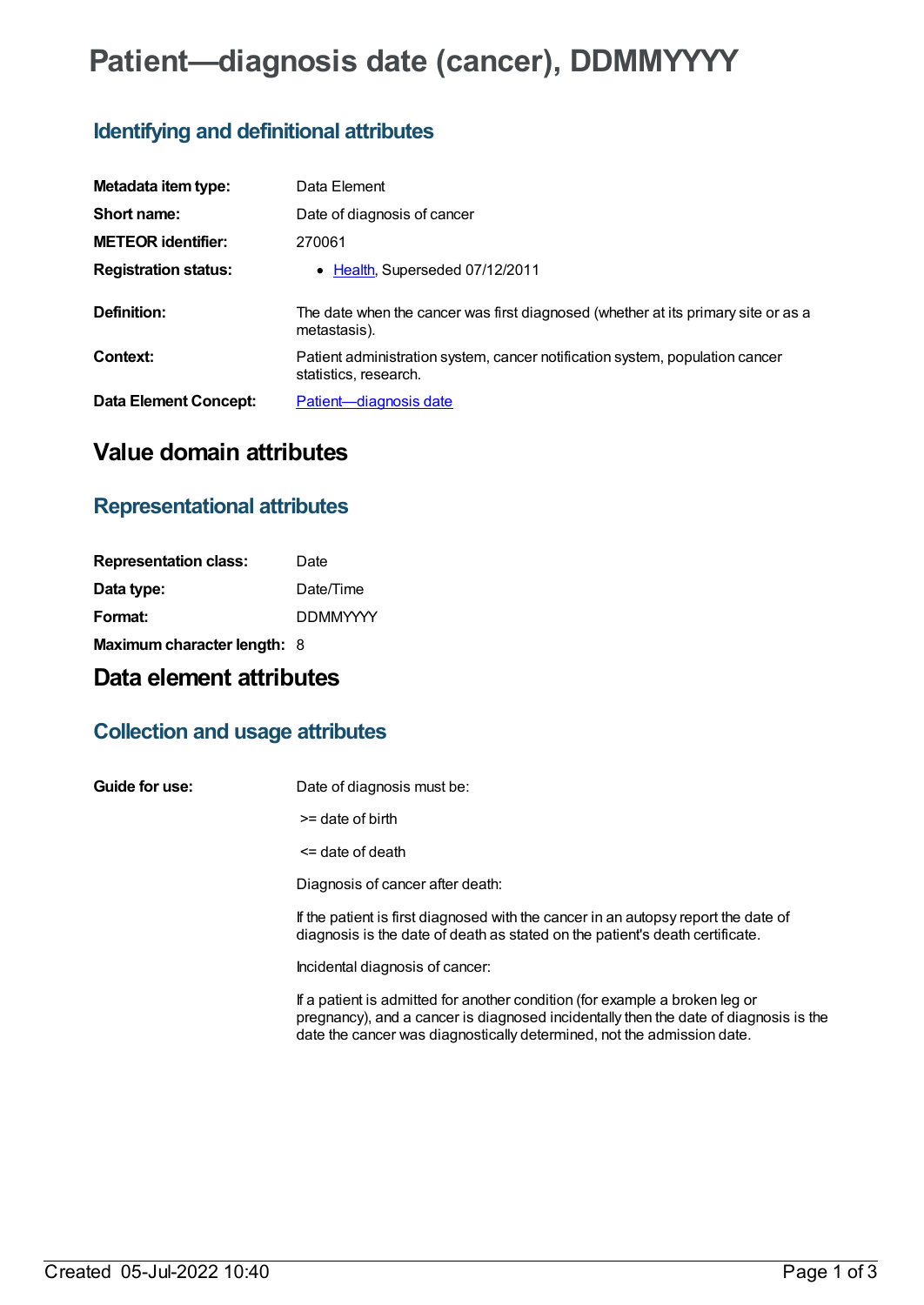**Collection methods:** Reporting rules:

The date of diagnosis is the date of the pathology report, if any, that first confirmed the diagnosis of cancer. This date may be found attached to a letter of referral or a patient's medical record from another institution or hospital. If this date is unavailable, or if no pathological test was done, then the date may be determined from one of the sources listed in the following sequence:

Date of the consultation at, or admission to, the hospital, clinic or institution when the cancer was first diagnosed. Note: DO NOT use the admission date of the current admission if the patient had a prior diagnosis of this cancer.

Date of first diagnosis as stated by a recognised medical practitioner or dentist. Note: This date may be found attached to a letter of referral or a patient's medical record from an institution or hospital.

Date the patient states they were first diagnosed with cancer. Note: This may be the only date available in a few cases (for example, patient was first diagnosed in a foreign country).

If components of the date are not known, an estimate should be provided where possible with an estimated date flag to indicate that it is estimated. If an estimated date is not possible, a standard date of 15 June 1900 should be used with a flag to indicate the date is not known.

#### **Source and reference attributes**

| Origin:                     | International agency for research on cancer                                                                       |
|-----------------------------|-------------------------------------------------------------------------------------------------------------------|
|                             | World Health Organisation                                                                                         |
|                             | International Association of Cancer Registries                                                                    |
| <b>Reference documents:</b> | Modified from the definition presented by the New South Wales Inpatient Statistics<br>Collection Manual 2000/2001 |

### **Relational attributes**

| Related metadata<br>references:                             | Supersedes <b>EDate of diagnosis of cancer, version 1, DE, NHDD, NHIMG,</b><br>Superseded 01/03/2005.pdf (16.3 KB) No registration status |
|-------------------------------------------------------------|-------------------------------------------------------------------------------------------------------------------------------------------|
|                                                             | Has been superseded by Patient-diagnosis date of cancer, DDMMYYYY                                                                         |
|                                                             | • Health, Standard 07/12/2011                                                                                                             |
| <b>Implementation in Data Set</b><br><b>Specifications:</b> | Breast cancer (Cancer registries) DSSHealth, Superseded 01/09/2012                                                                        |
|                                                             | Cancer (clinical) DSSHealth, Superseded 07/12/2005                                                                                        |
|                                                             | Cancer (clinical) DSSHealth, Superseded 06/03/2009                                                                                        |
|                                                             | Cancer (clinical) DSSHealth, Superseded 22/12/2009                                                                                        |
|                                                             | Cancer (clinical) DSSHealth, Superseded 07/12/2011                                                                                        |